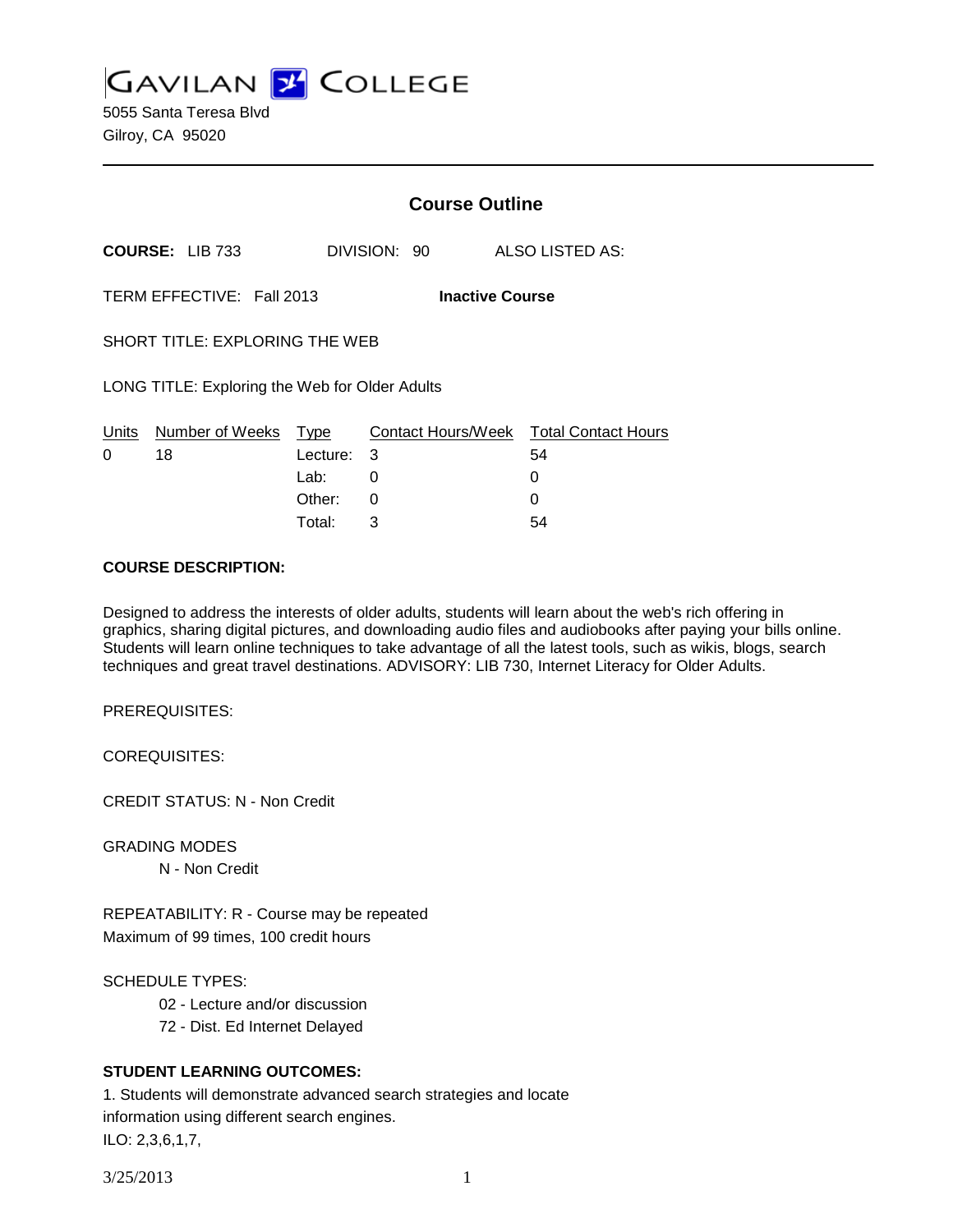Measure: Class discussions, & participation.

2. Students will access and utilize sounds, graphics, and images on

the Internet.

ILO: 3,2,1,4,5,6,7

Measure: Class assignments, practices & participation.

3. Students will demonstrate downloading audio files and eaudiobooks. ILO: 3.7,2,1,6

Measure: Class participation & assignments/quizzes.

4. Students will navigate and locate Internet websites for personal use.

ILO: 3.7,2,1,6

Measure: Class participation & assignments/quizzes.

5. Students will save to portable devices e.g. USB drive and MP3 player.

ILO: 3.7,2,1,6

Measure: Class participation & small group discussions.

6. Students will evaluate reliability and authenticity of Internet

websites.

ILO: 3,2,1,4,5,6,7

Measure: Class participation & small group discussions.

## **CONTENT, STUDENT PERFORMANCE OBJECTIVES, OUT-OF-CLASS ASSIGNMENTS**

Inactive Course: 03/11/2013

3 Hours

A) Review Internet vocabulary and terminology and constant changing nature of the Internet. B) Compare popular search engines, e.g. Yahoo, Google, Microsoft, Ask, etc. in the Google age. C.) Discuss advanced search techniques, e.g. Boolean, field, phrase searching, etc. D) Web phobia: searching and learning styles.

Examples of class activities: Identify ads, graphic or text,

surrounding search results. Review window, browser and navigation shortcuts, e.g. <Ctrl> C, <Ctrl> V, <Ctrl> X, and <Ctrl>A to select entire page of text. <Esc> to stop webpage from loading. Use <Alt> key to open the main menu if the mouse fails, then the up and down arrows, etc.

Student Performance Objectives: Students will understand various search features, e.g. Boolean searching vs. truncation, etc. They will also learn how personality affects searching.

3 Hours

A) Survey current and emerging trends on the Internet, e.g. social networking, wikis, blogs, RSS, YouTube, spam, etc. B) Discuss blogging as a means of individual expression and public discourse. Examples of class activities: http://www.blogsearchengine.com &

http://blogsearch.google.com

Student Performance Objectives: Students will understand the unique features of each, and be able to locate, recognize and use them. 3 Hours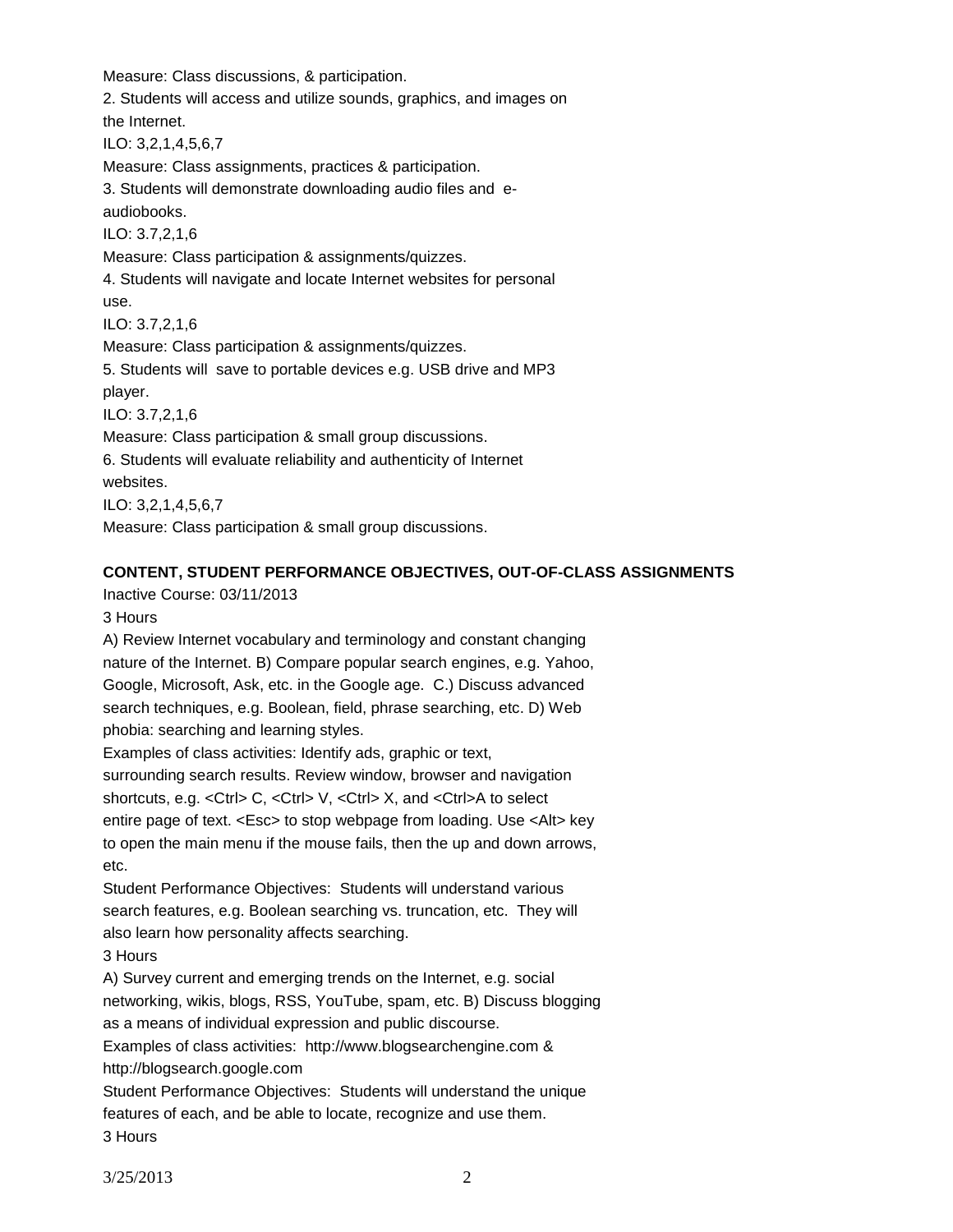Books and more books: Examine traditional printed books, e-books, and e-audiobooks, etc. Include books available from various online sources, e.g. Google Books, Amazon, Gutenberg.com, Open Content Alliance, etc.

Examples of class activities: Find and download an e-audiobook to the computer and then transfer file to an MP3 player.

Student Performance Objectives: Students will be able to find books from various websites, including the Gavilan Library website. Students will be able to download e-audiobooks, using the Window Media Player, to the MP3 player.

#### 3 Hours

Images: When is image everything? A) Explore the rich offerings of the Internet in graphics: uses of images from the web, types of image files, image search, copyright etc. B) Rise of digital photography and organizing/sharing and emailing digital photographs.

Examples of class activities: Use advance search of www.Picsearch for animated images of Winston Churchill, and compare with that of Google. Then Altavista's MP3/audio files for Churchill's "finest hour" speech. Student Performance Objectives: Students will be able to use icons, wallpapers, buttons and other types of images from the web. They will be able to share photos online or email photos.

3 Hours

Personal use of the Internet, e.g. e-banking, shopping online, financial and travel information, including privacy and security issues as needed.

Example of class activities: Check hotel prices and destination attractions. Visit price comparing sites to find products online. Do not click links in emails - use copy and paste to avoid phishing. Student Performance Objective: Students will be confident to use the Internet for personal services and shop online using various websites e.g. Froogle.

3 Hours

USB and beyond: drives vs. devices, audio files, etc. Review, shortcuts and tips. Class survey.

Student Performance Objectives: Students will learn about saving files on various devices.

## **METHODS OF INSTRUCTION:**

Lectures and discussions on key concepts. Students will be assessed through class discussions and exercises.

# **METHODS OF EVALUATION:**

N/A

### **REPRESENTATIVE TEXTBOOKS:**

# **ARTICULATION and CERTIFICATE INFORMATION**

Associate Degree: